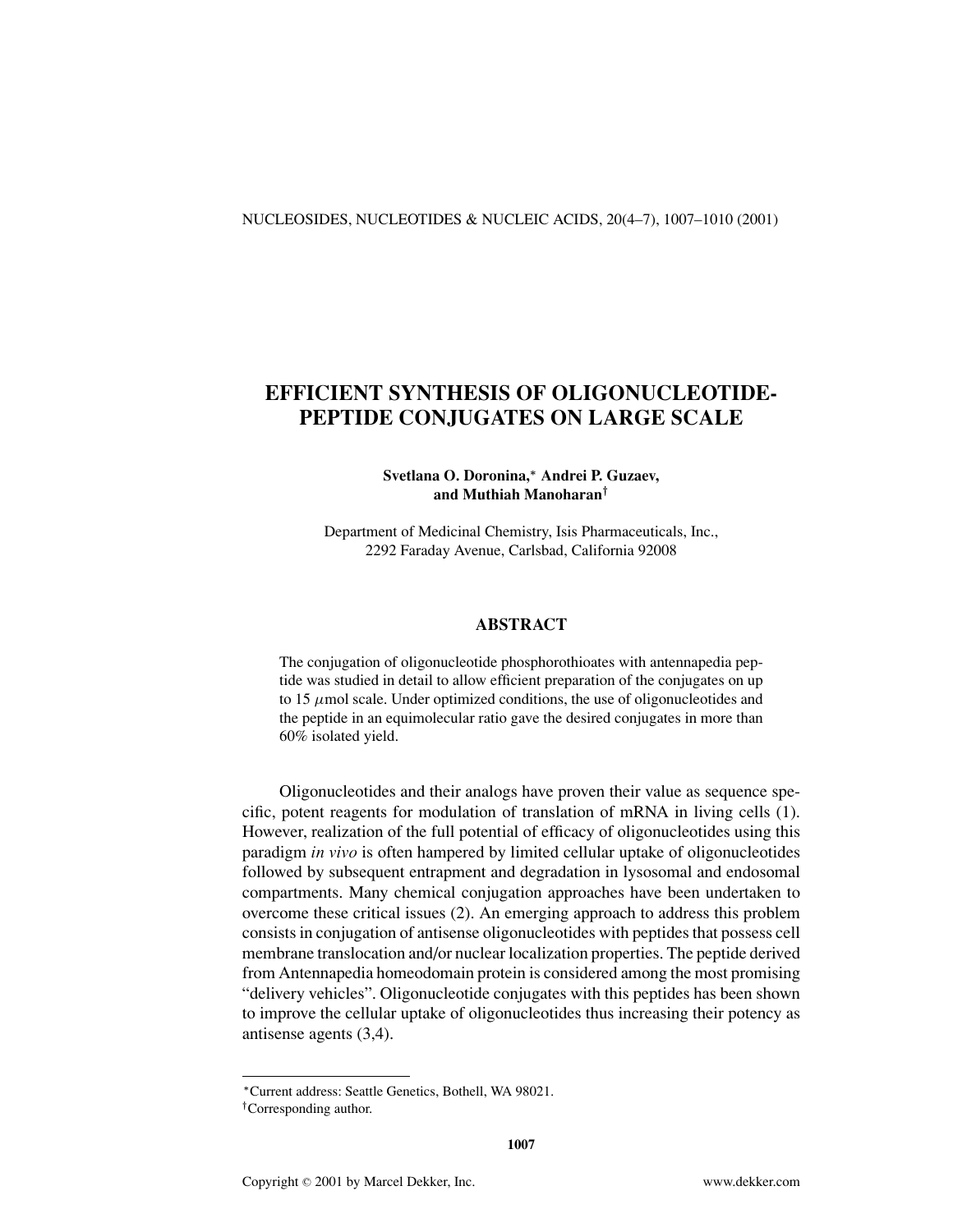Table 1. Gapmer Oligonucleotides Synthesized<sup>a</sup>

| Sequence, $5' \rightarrow 3'$ | <b>Backbone</b> |  |
|-------------------------------|-----------------|--|
| TCC GTCATCGCT CCTCAGGG        | $P = S$         |  |
| AGCTTC TTTGCACA TGTAAA        | $P = S$         |  |

a 2 -*O*-MOE nucleoside residues are depicted in bold italicized letters.

Typically, conjugates of oligonucleotides with peptides are synthesized on  $1 \mu$  mol or a smaller scale. Thus, the conjugates are isolated in quantities considerably lower than those required for advanced animal studies *in vivo*. To meet these needs, we studied in detail the conjugation reaction. This allowed us to scale up the conjugation of oligonucleotide phosphorothioates with antennapedia peptide (pAntp) and synthesize the desired compounds on 15  $\mu$ mol scale.

The desired conjugates **6** and **7** of oligonucleotide phosphorothioates and pAntp were prepared as depicted in Figure 2. Starting from a commercial solid support (5), the 20-mer 3'—derivatized oligonucleotide phosphorothioates 1 and **2** were synthesized first (Table 1). In order to improve their binding affinity and nuclease stability, **1** and **2** bore three to eight 2 –*O*–(2-methoxyethyl)(2 –*O*–MOE) modified ribonucleoside residues at each termini (Fig. 1). These were reduced with 0.25 M dithiothreitol (DTT) at pH 9. The resultant 3 –mercaptopropyl oligonucleotides were isolated by reverse phase (RP) HPLC and treated with 2,2 –dipyridyl disulfide to give **3** and **4**, which were purified by RP HPLC. The activated oligonucleotides **3** and **4** were analyzed by HPLC and LC-MS and revealed no side products related to the activation of the phosphorothioate groups.

For the conjugation reaction, **3** and **4** were treated with the antennapedia peptide **5** synthetically modified at the *N*–terminus (6). Initially, extremely poor yields of conjugates were obtained, which was attributed to an extensive precipitation that occurred on mixing the components. In order to disrupt the ionic interactions between negatively charged oligonucleotides and positively charged **5**, the effect of different denaturating agents on solubility of **3** and **5** was studied on a small scale.

Under optimized conditions (20–30% aq MeCN, 0.1 M KCl, 1 M urea, 0.1 M NH<sub>4</sub>OAc, 1  $\mu$ M DIEA), mixing **5** with **3** or **4** resulted in formation of stable and transparent solutions where the conjugation occurred rapidly. Indeed, as judged



*Figure 1.* General structure of 2 -*O*-MOE nucleoside residues.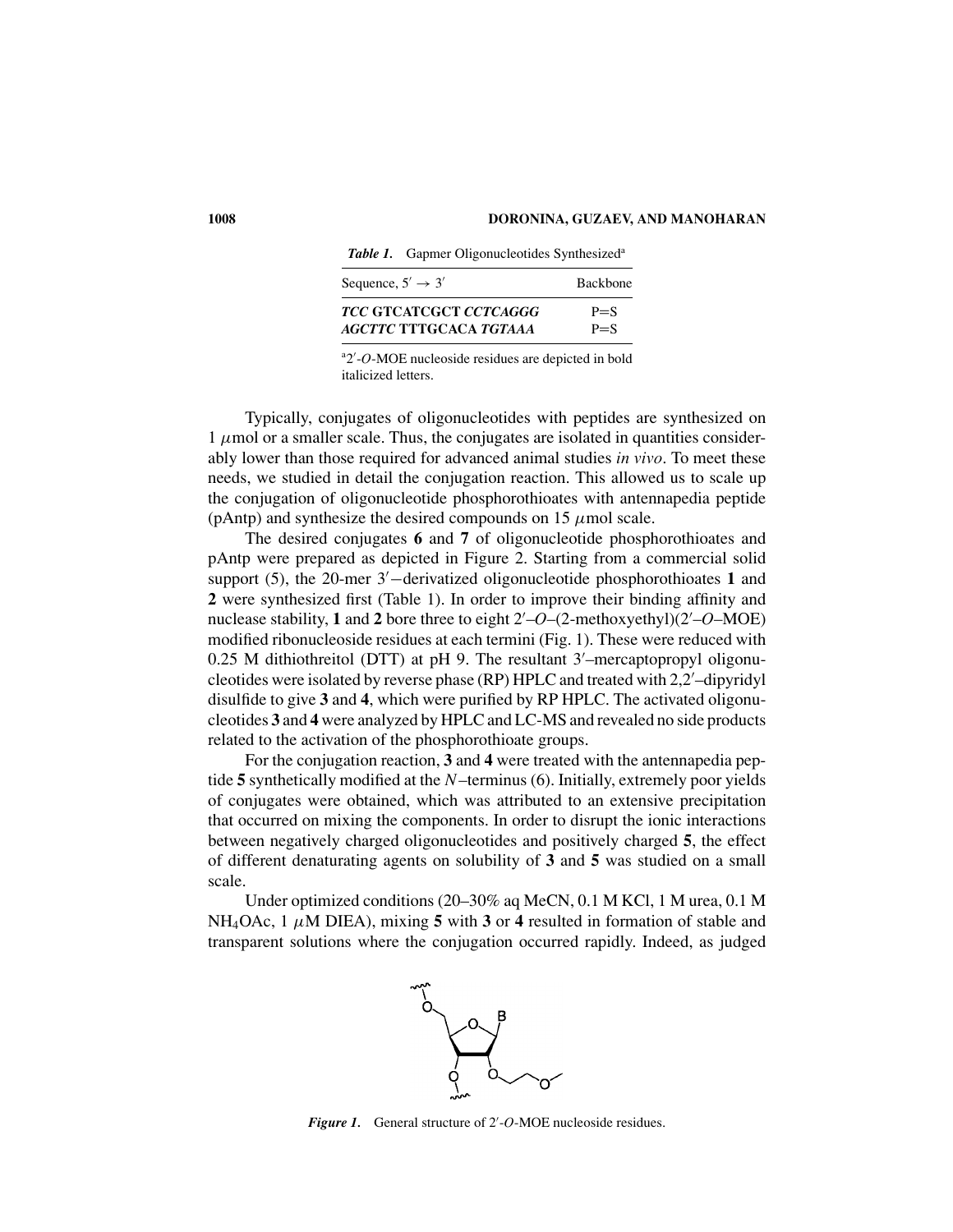#### **SYNTHESIS OF OLIGONUCLEOTIDE-PEPTIDE CONJUGATES 1009**



*Figure 2.* Preparation of oligonucleotide-peptide conjugates. (i) 20–30% aq MeCN, 0.1 M KCl, 1 M urea, 0.1 M NH<sub>4</sub>OAc, 1  $\mu$ M DIEA.

*Table 2.* Characterization of Oligonucleotide Conjugates **6** and **7**

| Conjugate | Scale<br>$(\mu \text{mol})$ | Yield based<br>on HPLC | Isolated<br>vield | Purity<br>(HPLC) | <b>ESMS</b>       |                   |
|-----------|-----------------------------|------------------------|-------------------|------------------|-------------------|-------------------|
|           |                             |                        |                   |                  | Found             | expected          |
| 6         | 2.3<br>13.2                 | 75%<br>82%             | 60%<br>64%        | 95%<br>98%       | 9988.2<br>10070.4 | 9988.8<br>10070.8 |

by ion-exchange HPLC, the reaction of equimolecular amounts of **5** and oligonucleotides **3** and **4** gave the conjugates **6** and **7** in 70–80% yield irrespectively to the scale employed. The reaction mixtures were then separated by the RP HPLC on a C4 column to furnish **6** and **7** (Table 2).

Addition of excess **5** (0.2 eq) resulted in nearly quantitative conversion of **3** and **4** to **6** and **7**, respectively. However, attempted separation of the reaction mixtures that contained any unconjugated peptide gave very poorly reproducible results on the RP HPLC and substantially reduced the lifetime of columns. In contrast, isolation by ion-exchange HPLC gave the desired conjugates in the expected yields (*ca*. 70–80%). However, the tendency of **6** and **7** to form aggregates on the column severely limited the loading of the material on ion-exchange columns. Although not important on a small scale, this feature made purification on a larger scale very labor intensive.

In conclusion, a reliable method for the preparation and isolation of the conjugates **6** and **7** on large scale were developed. The conjugates were synthesized in more than 60% isolated yield employing equimolecular amounts of oligonucleotides and the peptide. Their high purity  $(>95\%)$  was confirmed by HPLC, ES-MS, and capillary gel electrophoresis.

#### **ACKNOWLEDGMENTS**

We thank Dr. Len Cummins for LC-MS analyses.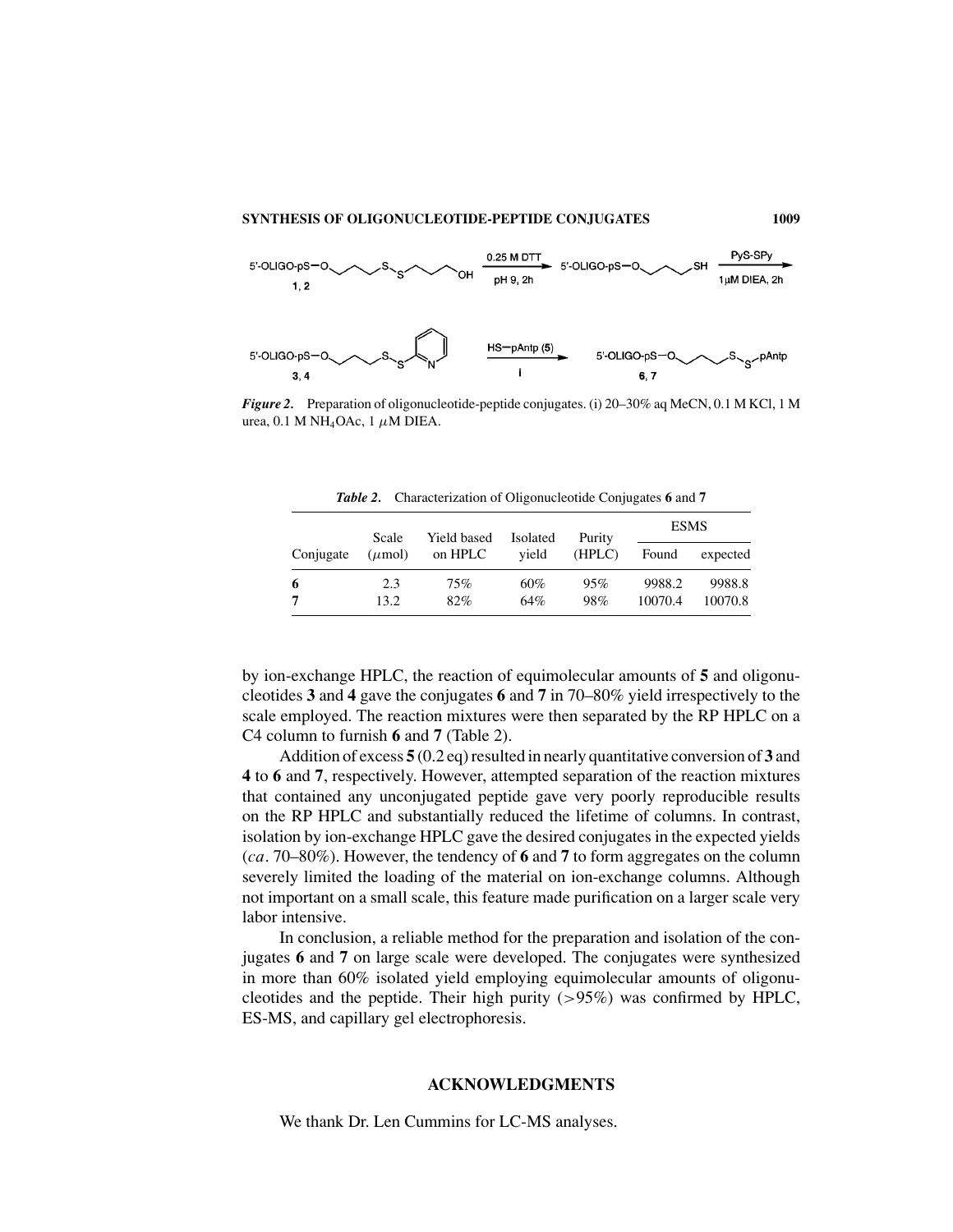#### **1010 DORONINA, GUZAEV, AND MANOHARAN**

## **REFERENCES**

- 1. Crooke, S. T. *Antisense Nucleic Acid Drug Dev.*, **1998**, *8*, 376–378.
- 2. Manoharan, M. in *Antisense Research and Applications*, pp. 303-349, S.T. Crooke and B. Lebleu (eds.), CRC Press, Boca Raton, FL, **1993**.
- 3. Troy, C. M.; Derossi, D.; Prochiantz, A.; Greene, L. A.; Shelanski, M. L. *J. Neurosci.* **1996**, *16*, 253–261.
- 4. Astriab-Fisher, A.; Sergueev, D. S.; Fisher, M.; Shaw, B. R.; Juliano, R. L. *Biochem. Pharmacol.* **2000**, *60*, 830–90.
- 5. 3 -Thiol-modifier C3 S-S CPG 500 (Glen Research) was used to introduce a disulfide group at the 3 -terminus of oligonucleotides. On deprotection, oligonucleotides were purified by a "DMT-On" RP-HPLC.
- 6. A modified antennapedia peptide, (*N*–Acetyl)C–(γ –aminobutyric acid)–GGRQIKI-WFQNRRMKWKK–NH2, (**5**) was provided by Commonwealth Biotechnologies, Richmond, VA, USA.